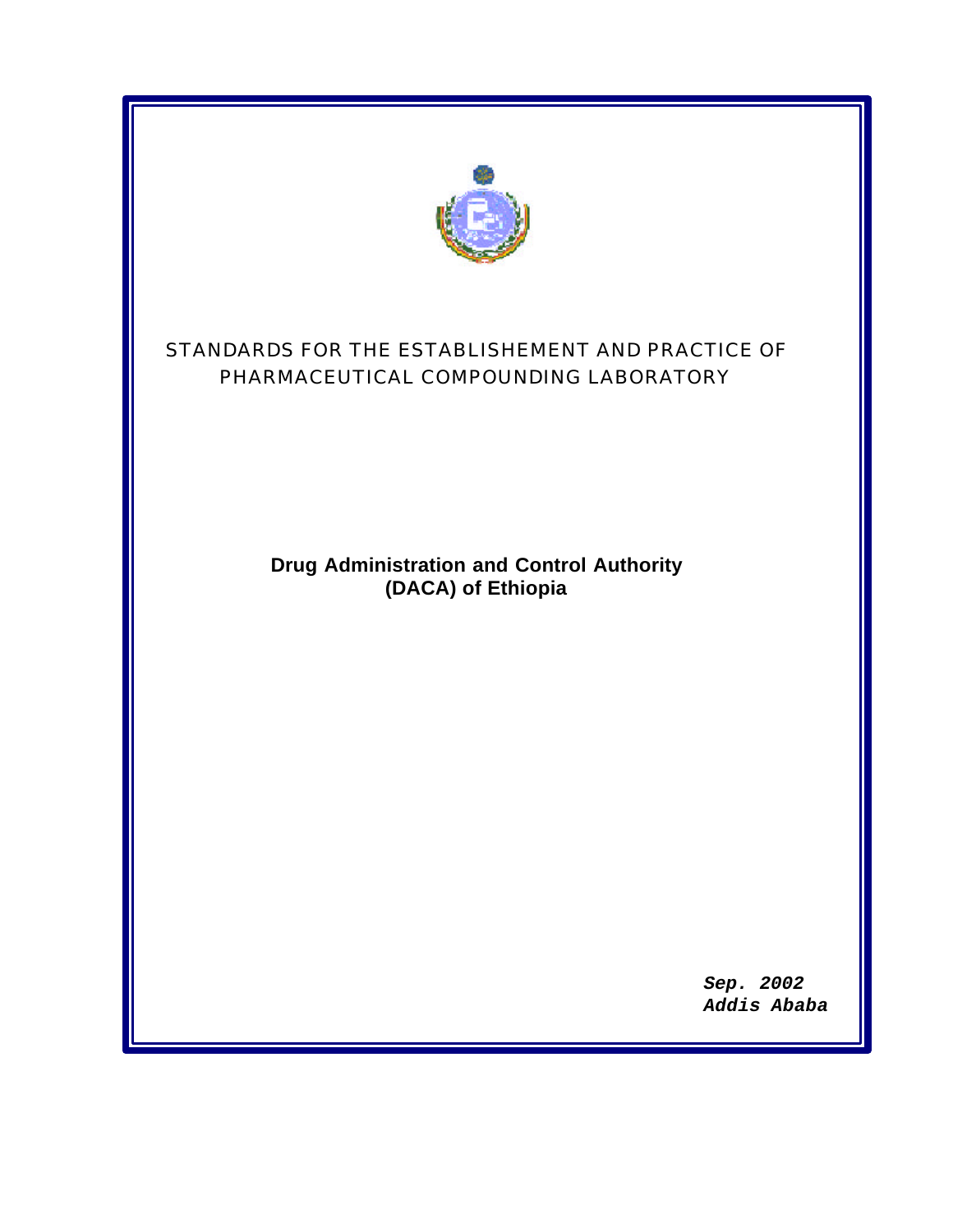# **CONTENTS**

|      |                                              | Page                    |
|------|----------------------------------------------|-------------------------|
|      |                                              | $\overline{\mathbf{1}}$ |
| I.   |                                              | iii                     |
| Π.   | REQUIREMENTS FOR ESTABLISHING PHARMACEUTICAL | $\overline{2}$          |
|      |                                              | $\overline{2}$          |
|      |                                              | $\overline{2}$          |
|      |                                              | 3                       |
|      |                                              | 3                       |
|      |                                              | 4                       |
| III. |                                              | 5                       |
|      |                                              | 5                       |
|      |                                              | 6                       |
|      |                                              | 6                       |
|      | 9. BULK AND EXTEMPORANEOUS                   | 6                       |
|      |                                              | 6                       |
|      |                                              | 7                       |
|      |                                              | 7                       |
|      | 11. FINISHED PREPARATIONS/PRODUCTS/          | 8                       |
|      |                                              | 8                       |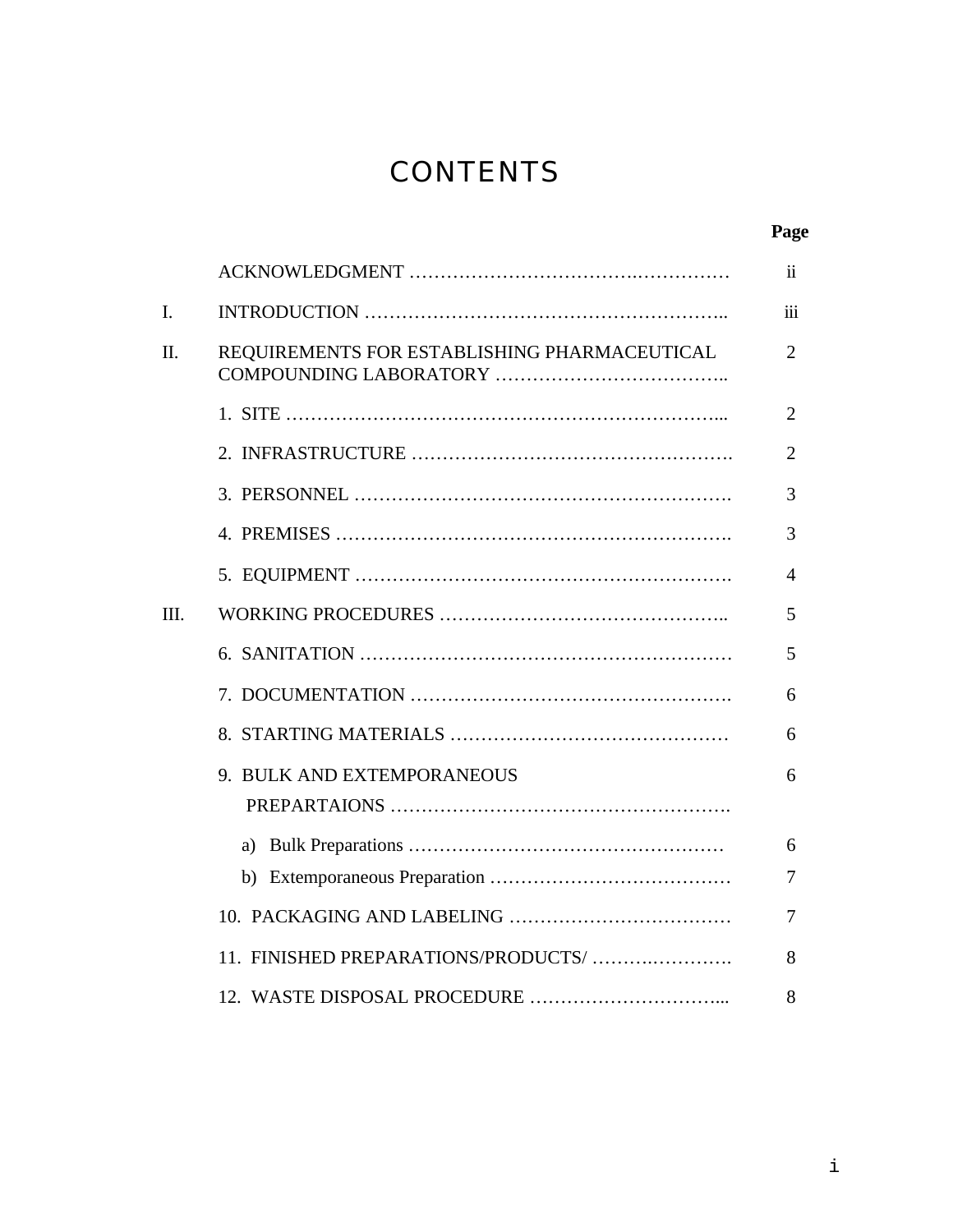## **ACKNOWLEDGMENT**

The Drug Administration and Control Authority (DACA) of Ethiopia would like to extend its gratitude to the World Health Organization (WHO) for meeting all the financial expenses associated with the printing of this standard.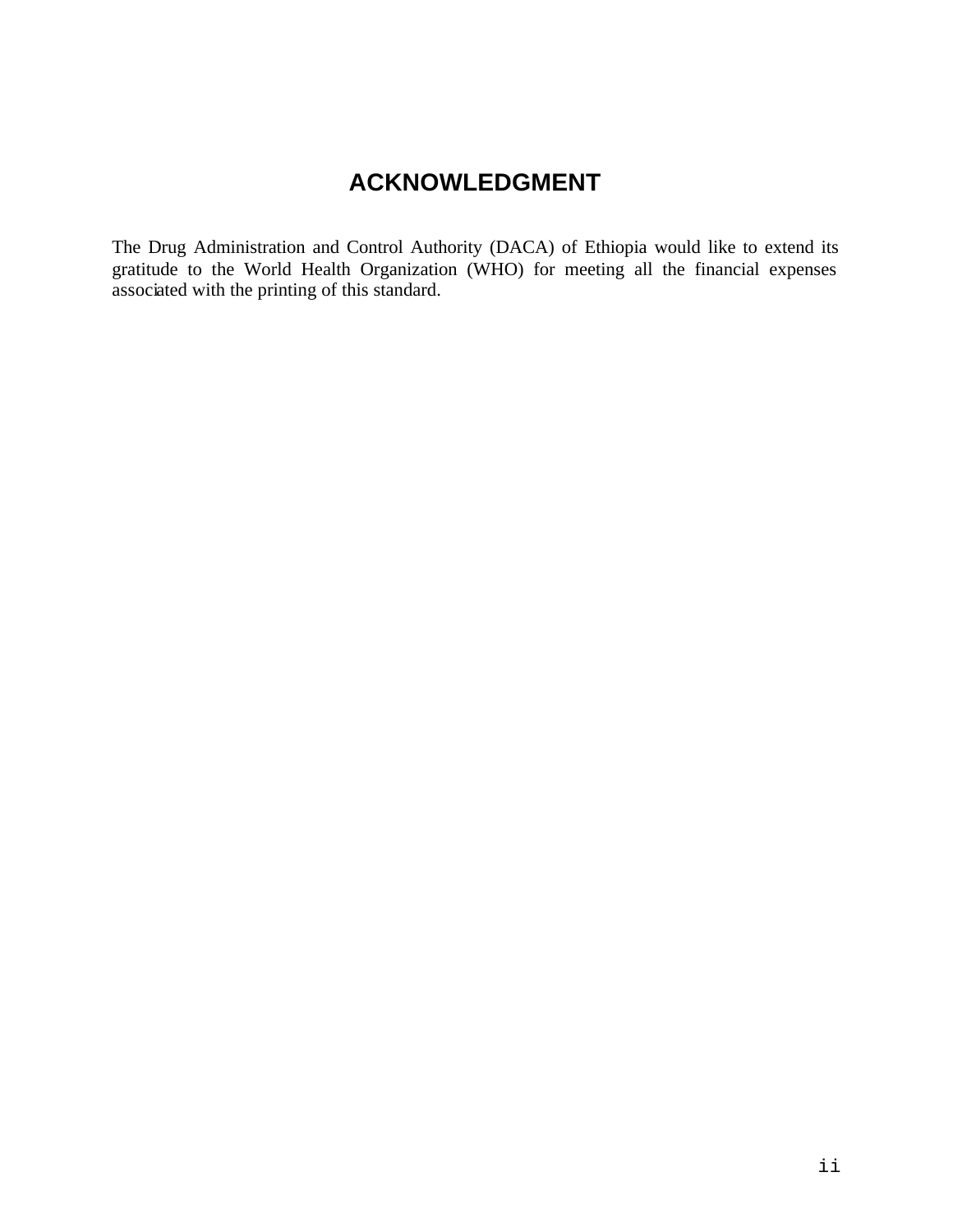#### I. INTRODUCTION

The drug products available in the market are mostly ready-made finished drug products. These are manufactured in industries using the standard on Good Manufacturing practice. This is done to produce effective, safe, and quality drug products.

But it is a common practice to prepare topical preparations in compounding laboratories in premises like Hospital Pharmacies and retail pharmacies. These are prepared extemporaneously for individual patients, or in bulk. And these preparations, like other finished drug products, should fulfill efficacy, safety, and quality parameters. These are achieved through established standards that Guides the preparation of compounded pharmaceutical products.

However, in the Ethiopian situation in premises where it is applicable, the compounded pharmaceutical products are prepared without the set requirements and procedures; where basic equipments are not available and in the absence of qualified personnel. In most of the hospital pharmacies, retail pharmacies, and Regional health bureaux the compounding laboratory practice is not well exercised and full attention is not given.

And the preparation of compounded pharmaceutical products are carried out traditionally without uniformity and continuity. This is attributed to the absence of standard that guides the preparation of compounded Pharmaceutical Products. In order to systematize and enable Pharmacy Professionals prepare quality pharmaceutical products, it is a timely need to standardize pharmaceutical compounding laboratories. It is on the above backgrounds that the development of this standard becomes the necessity.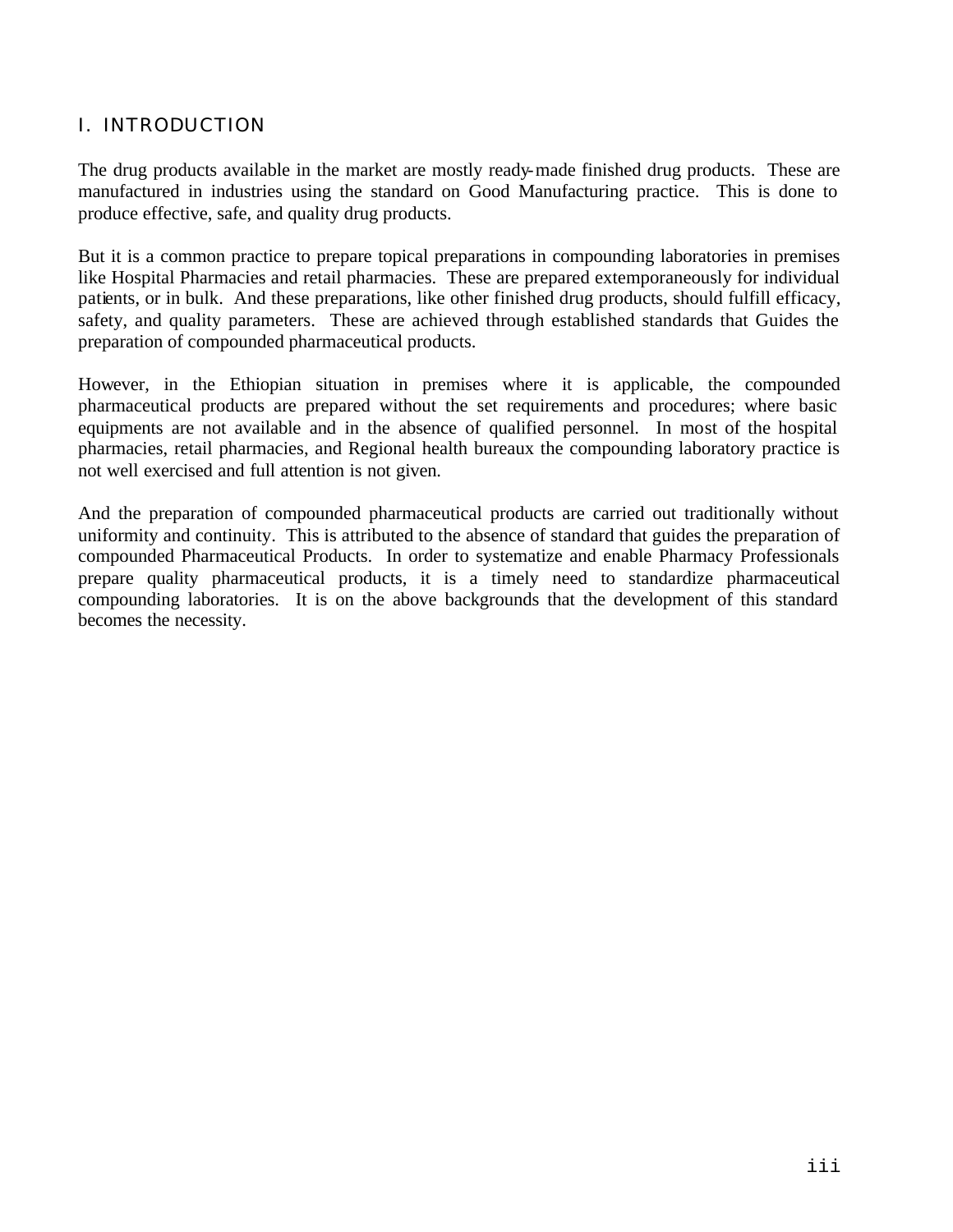#### **1.1. OBJECTIVES OF THE STANDARD**

Objectives of the standard is:-

- To give guidance to Regional Health Bureaux, Hospitals, and Pharmacies that intend to establish and run a pharmaceutical compounding Laboratory. a pharmaceutical compounding Laboratory.
- ó To adhere the set-up and the practice of Good Pharmaceutical Compounding Laboratories.
- ó To enable institutions in the preparation of quality pharmaceutical preparations intended for use.

#### **1.2 SCOPE OF THE STANDARD**

This standard applies to Regional Health Bureaux, (RHB) Hospitals and community pharmacies

#### **1.3 DEFINTION**

The definition and interpretation contained in section of this standard shall be applicable to such terms when used in this part and throughout this document.

- 1. *A Pharmaceutical compounding*, in this standard, means the preparation of bulk topical pharmaceutical products, reagents for diagnostic laboratory in bulk and extemporaneous medical drugs to fill a prescription written for a patient by licensed physician.
- 2. *Active ingredient* **–** means any component that is intended to furnish pharmacological activity or other direct effect in the diagnosis, cure, mitigation, treatment or prevention of disease
- 3. *Batch number or control number* means any distinctive combination of letters, numbers, or symbols, or any combination of them from which the complete history of the preparation, processing, packing, holding and distribution of a batch or lot of drug product or other material can be determined.
- 4. *Batch* means a specific quantity of a drug or other material that is intended to have a uniform character and quality, within specified limits, and is produced according to a single manufacturing order during the same cycle of manufacture.
- 5. *Label* means a display of written, printed, or graphic matter upon the immediate container of any drug product or material.
- 6. *Package* means the immediate container or wrapping in which any preparation is contained for use or storage.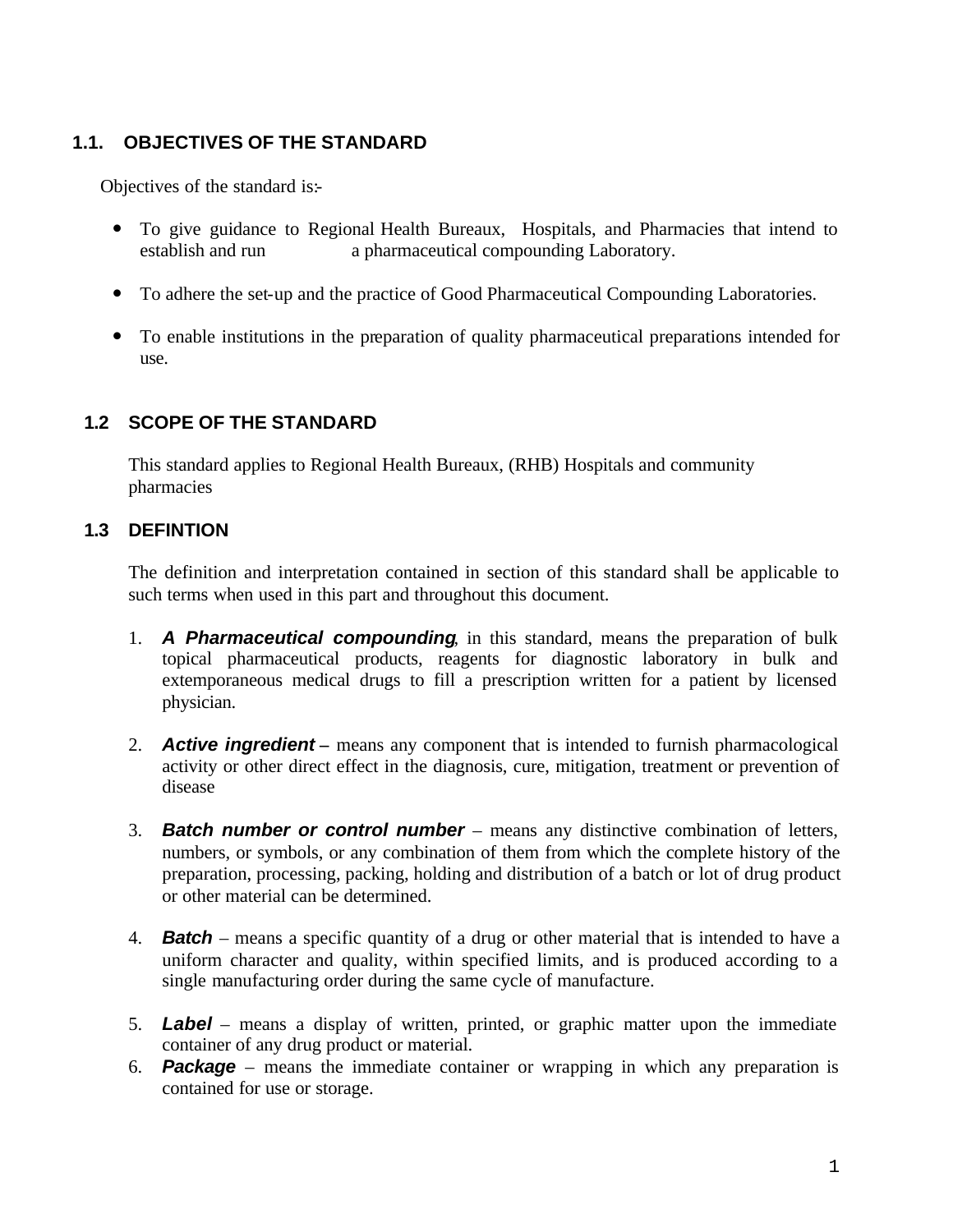- 7. *Reagents* are substances used either as such or a constitutes of solutions.
- 8. *Strength* means the concentration of the drug substance for example weight/ weight, weight/volume, or unit dose/volume basis.
- 9. *Bulk preparations* are preparations prepared in large volumes or in masses, intended to be used for a short period of time. Not to be stocked for long period.

#### **II. REQUIREMENTSFOR ESTABLISHINGPHARMACEUTICAL COMPOUNDING LABORATORY**

#### **1. SITE**

- 1.1 The site for a compounding laboratory should be appropriate for the purpose of preparing good quality product and protected from contamination of any type.
- 1.2 The pharmaceutical compounding laboratory should be within the compound of the premises.
- 1.3 The laboratory should be far from areas or premises, that can cause contamination to the Raw materials or finished products, and equipment, such as bacteriological laboratory, kitchen, waste disposal site and other similar areas.
- 1.4 The laboratory should not allow access to personnel other than those authorized to undertake or assist in compounding activities.

#### **2. INFRASTRUCTURE**

- 2.1 The Pharmaceutical Compounding Laboratory shall have adequate supply of water of acceptable quality for cleaning, preparation, dilution, etc. purposes.
- 2.2 The compounding Laboratory shall have electricity for the purpose of lighting, distillation, heating, melting and other related activities.
- 2.3 The laboratory shall have a drainage system that allows the clearance of dirty water after cleaning.
- 2.4 The compounding laboratory shall have enough benches on which preparation takes place and should be made from materials easy for cleaning.
- 2.5 There shall also he adequate laboratory chairs, shelves.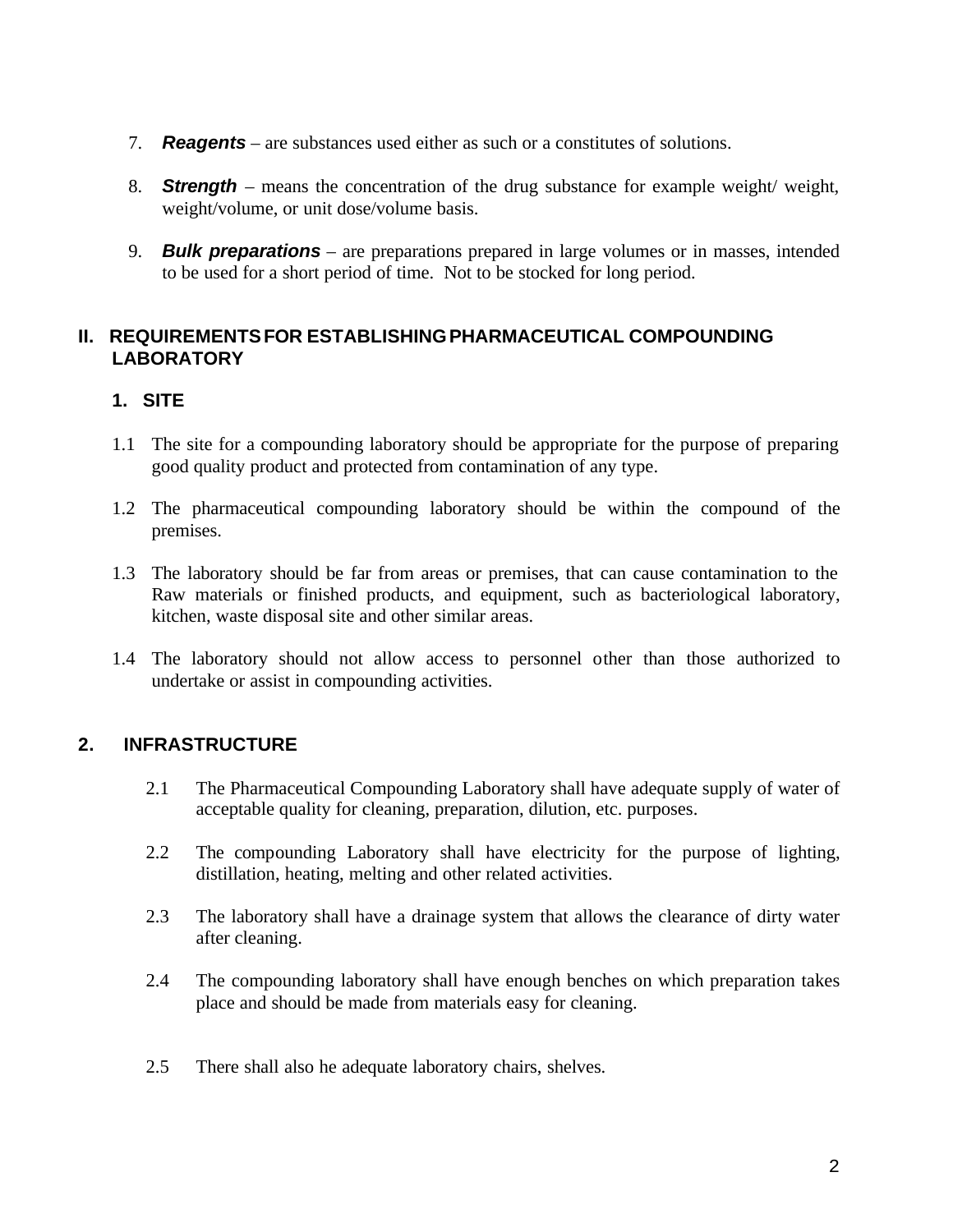2.6 The compounding laboratory shall be equipped with fire extinguisher.

## **3. PERSONNEL**

- 3.1 A pharmaceutical compounding laboratory should be headed by a registered pharmacist who will be in charge /control/ of the overall compounding process.
- 3.2 A pharmaceutical compounding laboratory shall also have supporting staffs such as senior or junior pharmacy technicians if necessary.
- 3.3 Other supporting staff for cleaning, other manual work shall be deployed whenever possible.

## **4. PREMISES**

- 4.1 A pharmaceutical compounding laboratory shall have adequate number of rooms suitable for the purpose of pharmaceutical compounding.
- 4.2 A pharmaceutical compounding laboratory shall have rooms of minimum sizes as indicated blow:

| S/N | Room              | No | <b>Size</b>     | Height           | <b>Site</b>            |
|-----|-------------------|----|-----------------|------------------|------------------------|
|     | <b>Staff Room</b> |    | $3\times2$ sq.m | As required      | All<br>sites<br>except |
|     |                   |    |                 |                  | community pharmacies   |
|     | Compounding       |    | $4\times4$ sq.m | $2.7 \text{ m}$  | <b>RHB</b>             |
|     | Room              |    |                 |                  |                        |
|     | Compounding       |    | $3\times3$ sq.m | 2.7 <sub>m</sub> | Hospital and community |
|     | Room              |    |                 |                  | pharmacy               |
|     | Toilet            |    | As required     | As required      | All                    |

- 4.3 The walls, floor ceilings, and floor of a compounding laboratory shall be smooth, have no cracks or holes.
- 4.4 The walls, floor and ceilings shall be painted and/or made of washable material.
- 4.5 The compounding room shall have adequate light and ventilation (ventilator, etc.)
- 4.6 The compounding room should be protected from direct sunlight.
- 4.7 The window(s) of the compounding room shall be high enough and sealed.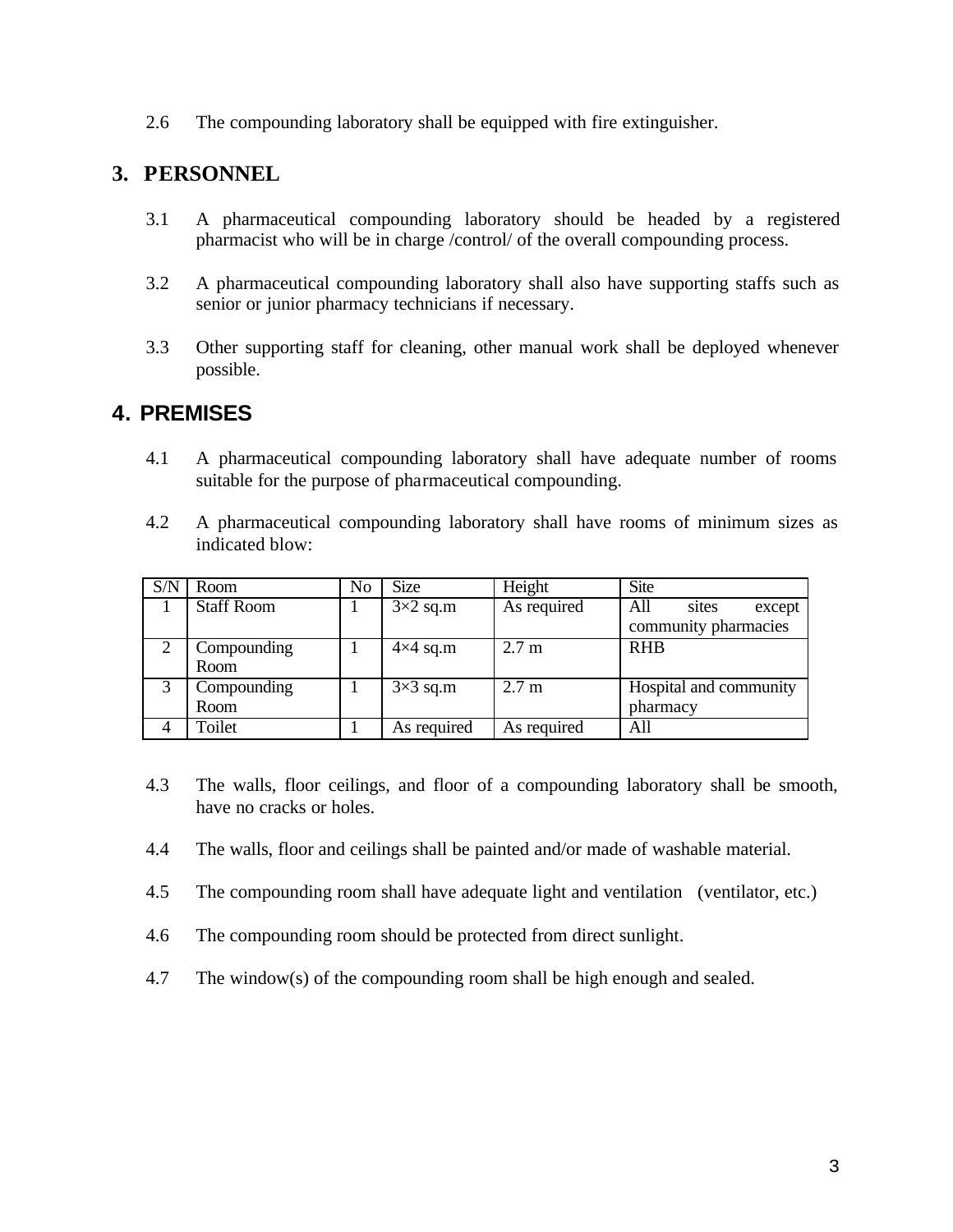## **5. EQUIPMENT**

Equipments should be spaced out in order to avoid congestion, and to minimize the risks of confusion and contamination.

A pharmaceutical compounding laboratory should have the following minimum types of equipment, utensils and working materials.

| Ser.<br>No.       | <b>Description</b>                                                        |  |  |  |
|-------------------|---------------------------------------------------------------------------|--|--|--|
| 1.                | Working bench                                                             |  |  |  |
| 2.                | Mortar and Pestle of 250 ml.                                              |  |  |  |
| $\overline{3}$ .  | Water Distillator, Stainless Steel of 20 liter/HR Capacity, 220 V         |  |  |  |
| 4.                | Electrical Water Bath, Stainless Steel of four openings, 220 V            |  |  |  |
| $\overline{5}$ .  | Electrical Hor-Plate, 121x24"W stainless steel, 220 V                     |  |  |  |
| 6.                | Spatula Stainless Steel, Blade Length 10"                                 |  |  |  |
| 7.                | Evaporating dish glazed inside, 250 ml capacity                           |  |  |  |
| 8.                | Even-Arm Balance of 1 kg capacity                                         |  |  |  |
| 9.                | Asbestos Gloves 11" long                                                  |  |  |  |
| 10.               | Solid Glass Spherical Beads 6mm Diameter                                  |  |  |  |
| 11.               | Wash Bottle 250 ml capacity, Polyethylene                                 |  |  |  |
| $\overline{12}$ . | Funnel Lab. Ribbed 160mm Dam Polyethylene or glass                        |  |  |  |
| 13.               | Funnel Lab. Pouring, 220 mm Dam. Polyethylene or glass                    |  |  |  |
| $\overline{14}$ . | Glass Rod 5, 6, and 7 mm of 1 lb.                                         |  |  |  |
| $\overline{15}$ . | Beaker Lab. Low-Rim with Spouts and Rolled Rims (Glass) 250 ml.           |  |  |  |
| 16.               | Beaker lab. Law-Rim with Spouts and Rollde Rims (Glass) 400 ml.           |  |  |  |
| $\overline{17}$ . | Beaker lab. Low-Rim with Spouts and Rolled Rims (Glass) 1000 ml.          |  |  |  |
| 18.               | Flask Volumetric Lab. 250 ml. HRG                                         |  |  |  |
| 19.               | Flask Volumetric Lab. 500 ml. HRG                                         |  |  |  |
| $\overline{20}$ . | Flask Volumetric Lab. 1000 ml HRG                                         |  |  |  |
| $\overline{21}$ . | Aspirator Rigid of 25 Liters Capacity Polyethylene                        |  |  |  |
| $\overline{22}$ . | Stainless Steel Bucket, $20 - 30$ liters capacity 2 with handle and cover |  |  |  |
| $\overline{23}$ . | Heavy Duty Stirrer, 220v, 18" Impeller                                    |  |  |  |
| 24.               | <b>Analytical Balance</b>                                                 |  |  |  |
| 25.               | Container Stainless steel 50 liter capacity                               |  |  |  |
| $\overline{26}$ . | Capping machine (e.g. Corking machine)                                    |  |  |  |

#### **A. Equipment and materials for compounding Labs. In Regional Health Buraux, and Hospitals.**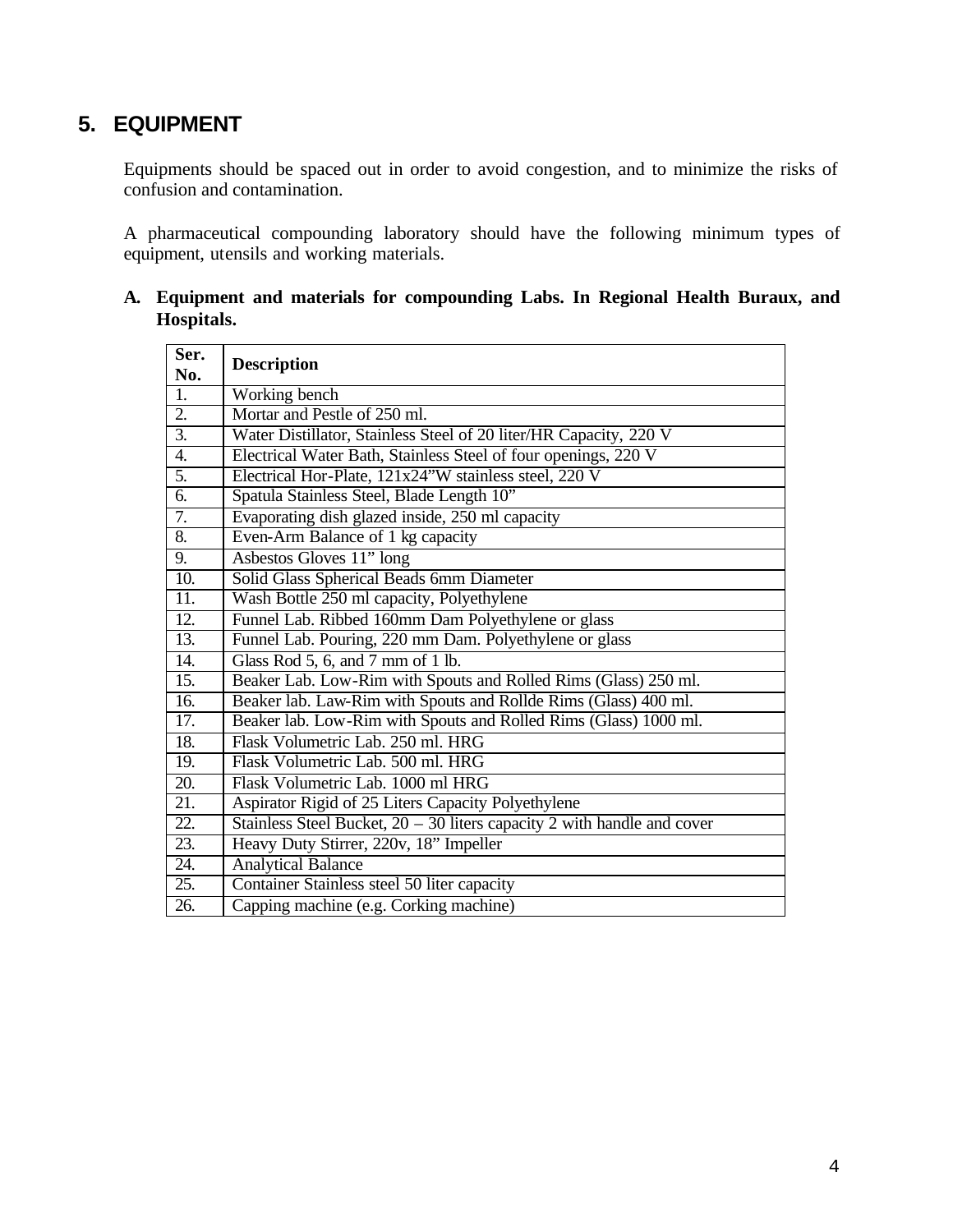| Ser.<br>No. | <b>Description</b>                      |  |  |
|-------------|-----------------------------------------|--|--|
| 1.          | <b>Analyticl Balance</b>                |  |  |
| 2.          | Mortar & Pestle 250 ml                  |  |  |
| 3.          | Hot water bath, electrical              |  |  |
| 4.          | Hot plate, electrical                   |  |  |
| 5.          | Spatula, stainless steel                |  |  |
| 6.          | Ointment tile                           |  |  |
| 7.          | Wash bottle                             |  |  |
| 8.          | Funnel (glass or poly ethelene)         |  |  |
| 9.          | Beaker (different sizes)                |  |  |
| 10.         | Graduated cylinders (different volumes) |  |  |
| 11.         | Glass rod                               |  |  |

#### **B. Equipments andMaterials forCompounding Laboratory in Community Pharmacy**

## **III. WORKING PROCEDURES**

#### **6. SANITATION**

- 6.1 All mixing and packing containers and other utensils used in the compounding process shall be cleaned before and after each preparation.
- 6.2 All equipment on the compounding laboratory shall be protected from dust and other adverse factors that may alter their proper functioning.
- 6.3 The compounding laboratory rooms shall be clean and free from accumulate waste and vermin.
- 6.4 The compounding laboratory shall have a written sanitation programme indicating:
	- Areas to be cleaned and cleaning intervals;
	- ó Cleaning procedures to be followed and whenever necessary, equipment and materials to be used for cleaning, and
	- ó Personnel assigned to and responsible for cleaning operations.
- 6.5 Eating, smoking and other unrelated activities shall not be permitted in compounding room.
- 6.6 All personnel involved in the compounding laboratory should wear appropriate working clothes (e.g. Gown and ahead covering)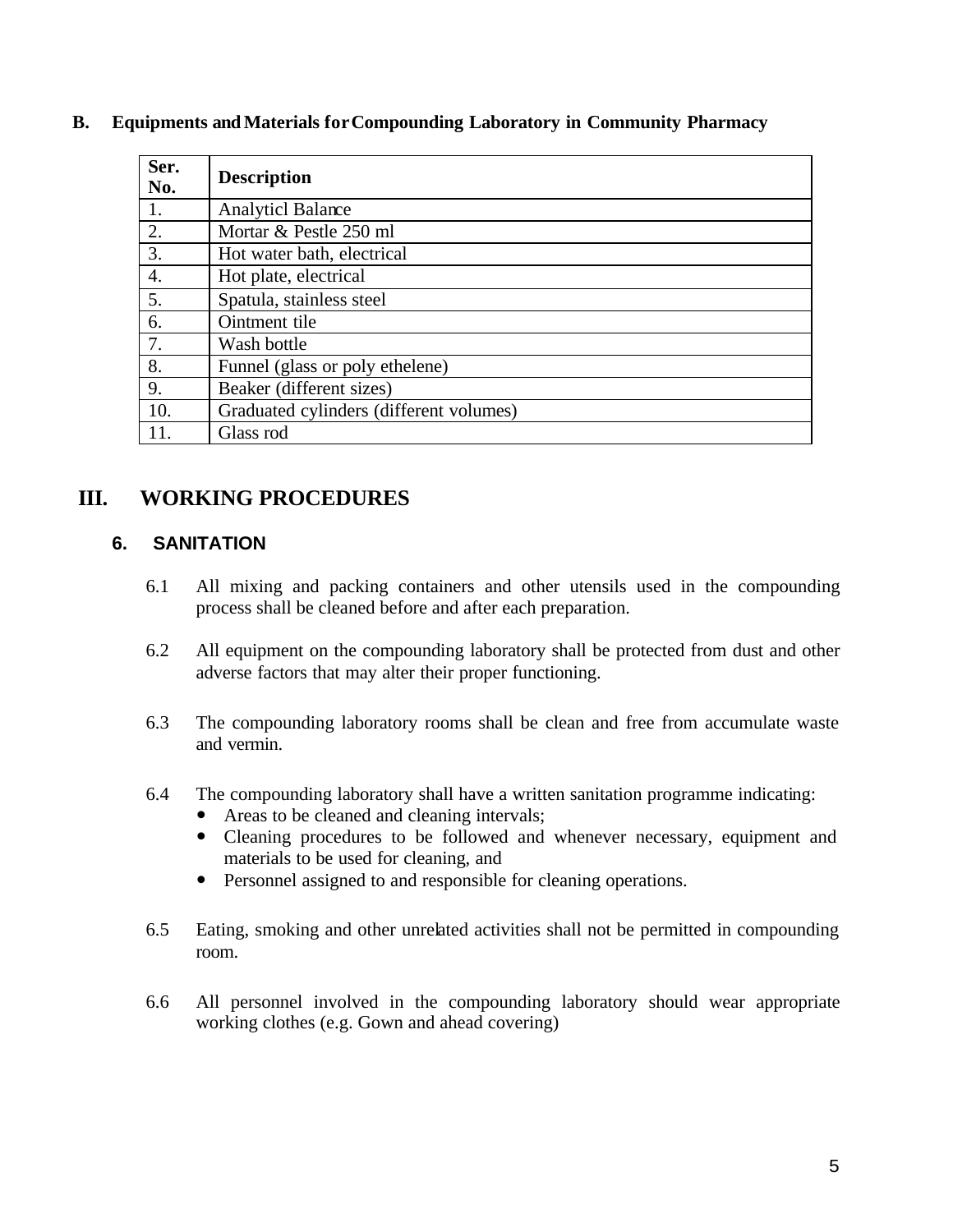#### **7. DOCUMENTATION**

- 7.1 All documents of the raw materials, and compounded products shall be kept properly.
- 7.2 Record books for writing working formula and other relevant information shall be neatly kept.
- 7.3 Other records related to stock and distribution shall be maintained to control the movement of compounded products.
- 7.4 Original prescription or a copy of the prescription shall be retained when compounding for individual patient. Each prescriptions shall bear an appropriate control number.

#### **8. STARTING MATERIALS**

- 8.1 All starting materials shall be handled, i.e. received and quarantined, identified, stored, labeled (if originally not labeled) and issued in accordance with written instructions.
- 8.2 Documents and relevant records pertaining to sub-Article 9.1 shall be kept as per the procedures stipulated under Article 8.

#### **9. BULK AND EXTEMPORANEOUS PREPARATIONS**

#### **a) Bulk Preparations**

Products intended to be produced in bulk shall be prepared according to the following procedures (Regional Health Bureau and Hospitals)

- 9.1 A Master Formula for each type of pharmaceutical product should be available and be used during all preparation activities.
- 9.2 A working Formula should be worked out depending on the quantity /volume/ of the product under preparation and displayed during each compounding process.
- 9.3 The Working Formula shall bear the signature of the technician who has done the weighing process and shall be counter-checked and signed by the Professional in charge of the compounding laboratory.
- 9.4 The Working Formula shall be copied along with the directives on the working formula sheet.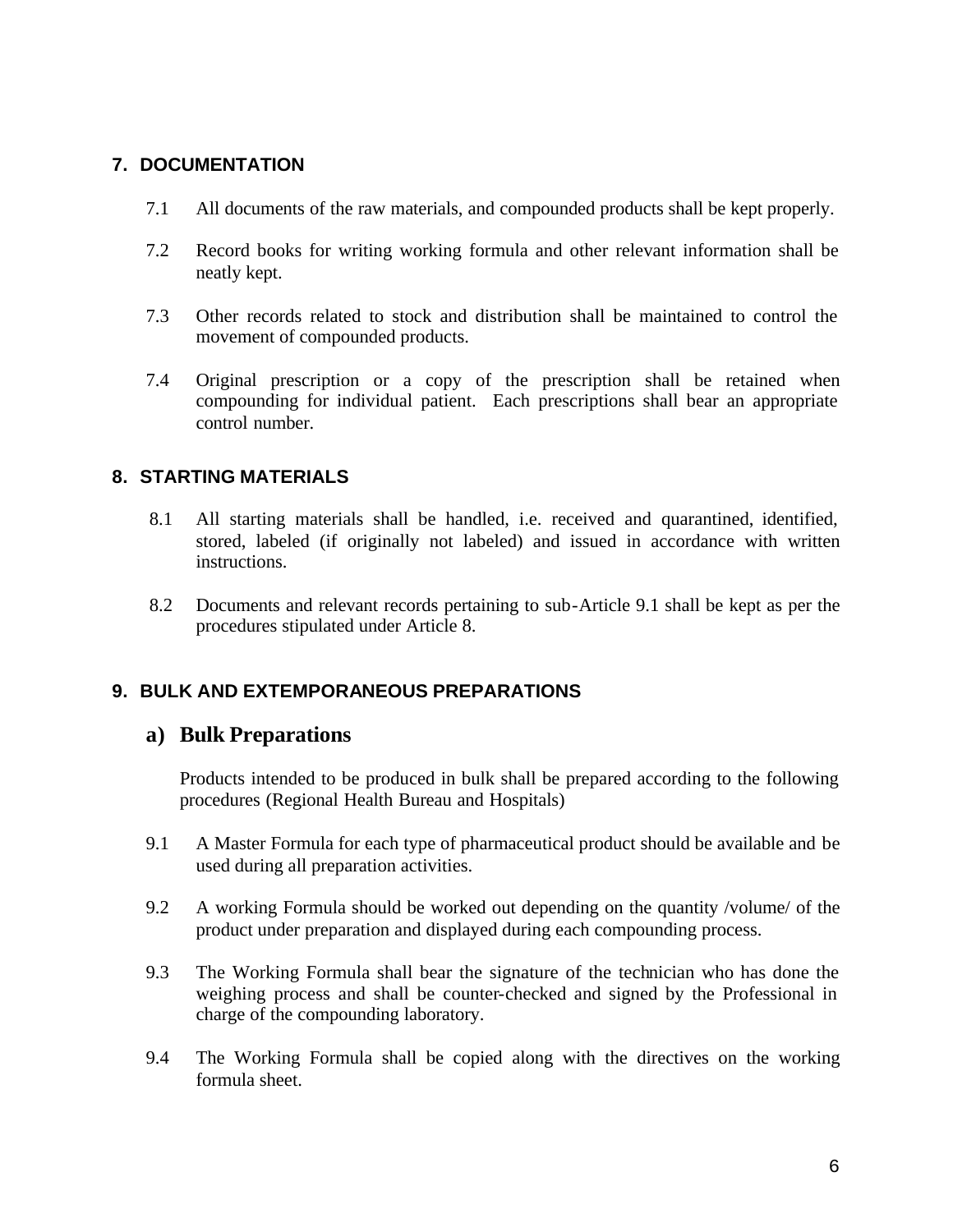9.5 The Working Formula Sheet shall indicate: Name of the RHB or Hospital Type (Name) of the preparation and amount to be prepared name and weight of ingredients used, control number (batch number), date of preparation, name of the person on preparation, and time taken to complete the preparation.

#### **b) Extemporaneous preparation**

A compounded product intended for individual patient shall be prepared in accordance with a written prescription. (Hospital and Community Pharmacy)

- 9.6 The prescription shall be copied to the working sheet indicating: Patient name, age, sex and address, type and quantity of each active ingredient used, time the preparation started and completed, name of the person on compounding, signature of the professional in-charge of the lab.; name and qualification of the prescriber, date of the prescription and compounding and control number, according to the working procedure.
- 9.7 Each preparation shall be given a control number that enables follow-up and control activities. The control number shall be recorded on the original or copy of the prescription retained in the compounding laboratory.
- 9.8 The control number on the working sheet and finished preparation shall be identical and should be checked before dispensing the product.

#### **10. PACKAGING AND LABELING**

- 10.1 Suitable and standard type of packaging material should be used for all finished compounded products.
- 10.2 Bottles or containers that show visible sign of dirt, or crack or dust shall not be used as packaging material.
- 10.3 All bulk preparations shall bear an appropriate label written in an indelible ink.
- 10.4 The label on bulk preparations shall bear the following:
	- Name of the product
	- Date of preparation
	- ó Batch number
	- Volume /weight/ of the preparation
	- Name and address of the compounding institution
	- Storage condition
- 10.5 Labels on compounded products for individual patient shall have the following information: